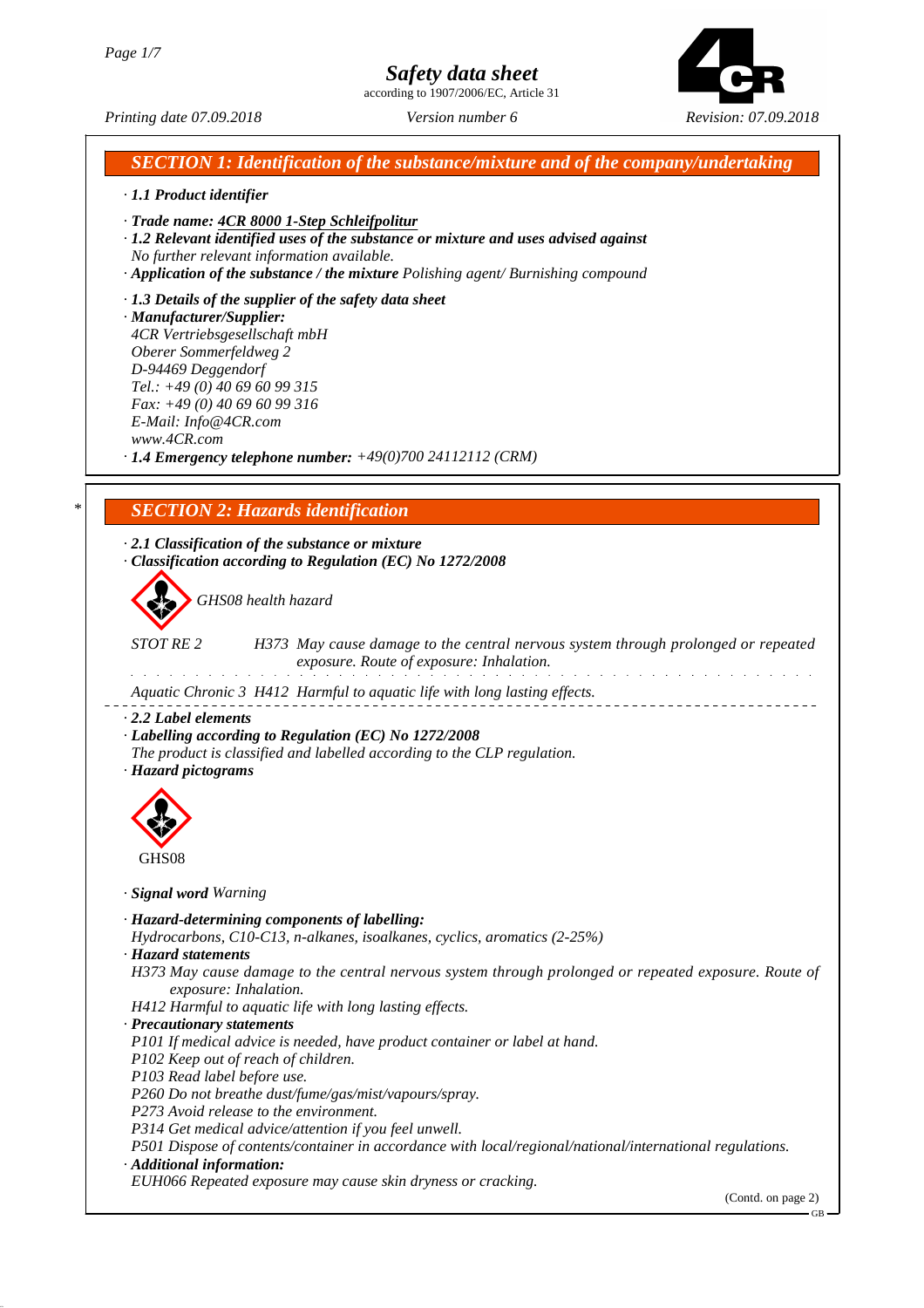according to 1907/2006/EC, Article 31



(Contd. of page 1)

*Printing date 07.09.2018 Version number 6 Revision: 07.09.2018*

*Trade name: 4CR 8000 1-Step Schleifpolitur*



- *· Results of PBT and vPvB assessment*
- *· PBT: Not applicable.*
- *· vPvB: Not applicable.*

## *\* SECTION 3: Composition/information on ingredients*

#### *· 3.2 Chemical characterisation: Mixtures*

*· Description: Mixture of substances listed below with nonhazardous additions.*

| · Dangerous components:                                                                   |                                                                                                                   |                    |  |  |
|-------------------------------------------------------------------------------------------|-------------------------------------------------------------------------------------------------------------------|--------------------|--|--|
| CAS: 64742-55-8                                                                           | Distillates (petroleum), hydrotreated light paraffinic                                                            | $10 - 25%$         |  |  |
| EINECS: 265-158-7                                                                         | $\bigotimes$ Asp. Tox. 1, H304                                                                                    |                    |  |  |
| Reg.nr.: 01-2119487077-29                                                                 |                                                                                                                   |                    |  |  |
| EC number: 918-811-1                                                                      | Hydrocarbons, C10, aromatics, $\langle 1\%$ naphthalene                                                           | $2.5 - 10\%$       |  |  |
|                                                                                           | $\bigotimes$ Asp. Tox. 1, H304; $\bigotimes$ Aquatic Chronic 2, H411; $\bigotimes$ STOT SE<br>3. H <sub>336</sub> |                    |  |  |
| EC number: 919-164-8                                                                      | Hydrocarbons, C10-C13, n-alkanes, isoalkanes, cyclics,                                                            | $2.5 - 10\%$       |  |  |
| Reg.nr.: 01-2119473977-17 aromatics (2-25%)                                               |                                                                                                                   |                    |  |  |
|                                                                                           | STOT RE 1, H372; Asp. Tox. 1, H304; Aquatic Chronic 3,<br>H412                                                    |                    |  |  |
| $CAS: 56-81-5$                                                                            | glycerol                                                                                                          | $\geq 0.1 - 2.5\%$ |  |  |
| EINECS: 200-289-5                                                                         | substance with a Community workplace exposure limit                                                               |                    |  |  |
| Additional information: For the wording of the listed hazard phrases refer to section 16. |                                                                                                                   |                    |  |  |

## *\* SECTION 4: First aid measures*

*· 4.1 Description of first aid measures*

- *· After inhalation: Supply fresh air; consult doctor in case of complaints.*
- *· After skin contact: Immediately wash with water and soap and rinse thoroughly.*
- *· After eye contact: Rinse opened eye for several minutes under running water. Then consult a doctor.*
- *· After swallowing: If symptoms persist consult doctor.*
- *· 4.3 Indication of any immediate medical attention and special treatment needed*
- *No further relevant information available.*
- *· Information for doctor:*

## *\* SECTION 5: Firefighting measures*

- *· 5.1 Extinguishing media*
- *· Suitable extinguishing agents: Use fire extinguishing methods suitable to surrounding conditions.*
- *· 5.2 Special hazards arising from the substance or mixture No further relevant information available.*
- *· 5.3 Advice for firefighters*
- *· Protective equipment: No special measures required.*

### *\* SECTION 6: Accidental release measures*

*· 6.1 Personal precautions, protective equipment and emergency procedures Not required.*

*· 6.2 Environmental precautions:*

*Do not allow product to reach sewage system or any water course.*

*Inform respective authorities in case of seepage into water course or sewage system. Do not allow to enter sewers/ surface or ground water.*

(Contd. on page 3)

GB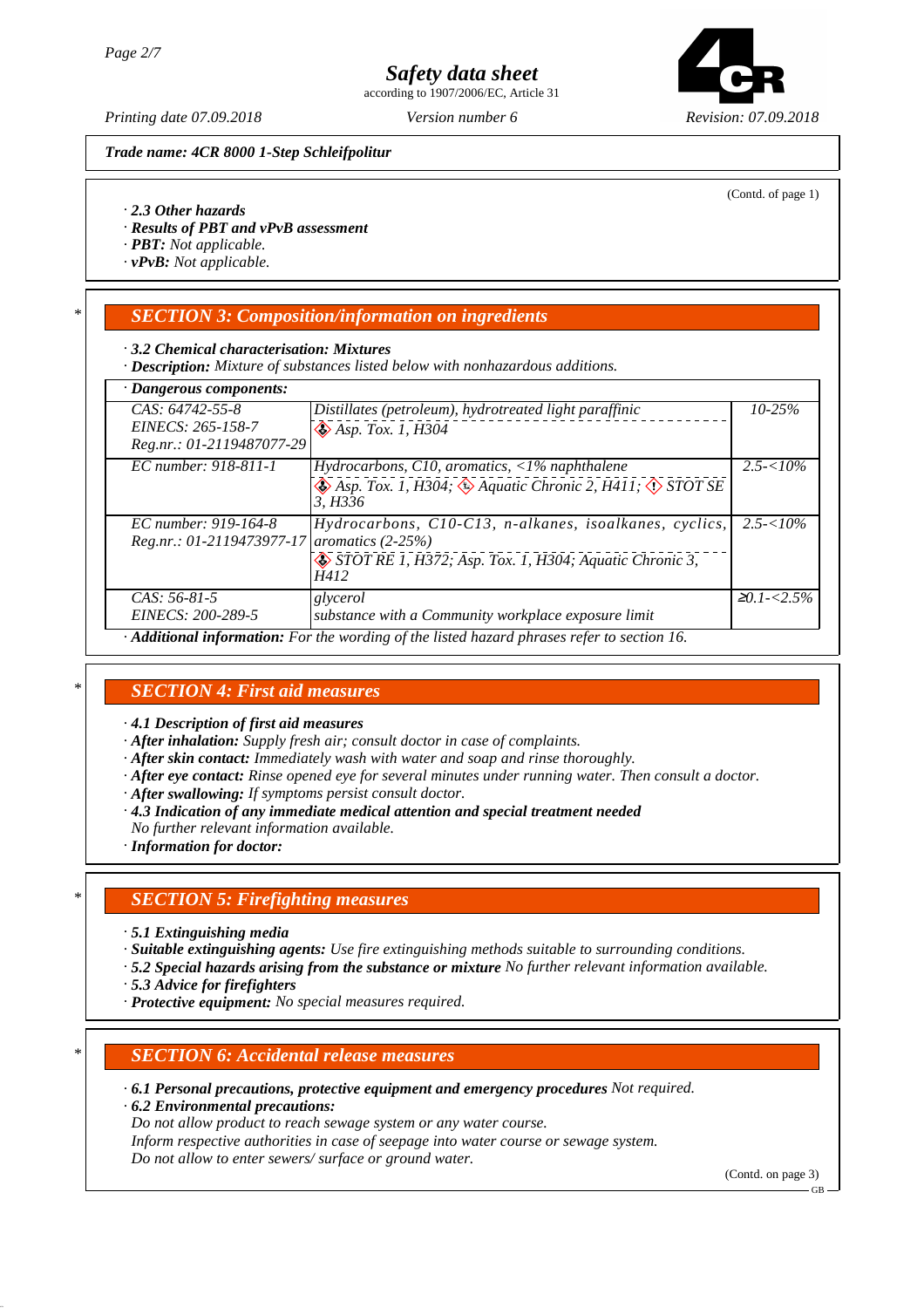according to 1907/2006/EC, Article 31



(Contd. of page 2)

*Printing date 07.09.2018 Version number 6 Revision: 07.09.2018*

*Trade name: 4CR 8000 1-Step Schleifpolitur*

*· 6.3 Methods and material for containment and cleaning up:*

*Absorb with liquid-binding material (sand, diatomite, acid binders, universal binders, sawdust). Dispose contaminated material as waste according to item 13. Ensure adequate ventilation.*

*· 6.4 Reference to other sections See Section 7 for information on safe handling. See Section 8 for information on personal protection equipment. See Section 13 for disposal information.*

## *\* SECTION 7: Handling and storage*

*· 7.1 Precautions for safe handling Ensure good ventilation/exhaustion at the workplace. Prevent formation of aerosols.*

*· Information about fire - and explosion protection: No special measures required.*

*· 7.2 Conditions for safe storage, including any incompatibilities*

*· Storage:*

- *· Requirements to be met by storerooms and receptacles: No special requirements.*
- *· Information about storage in one common storage facility: Store away from foodstuffs.*
- *· Further information about storage conditions: None.*
- *· Storage class: 10*
- *· 7.3 Specific end use(s) No further relevant information available.*

### *\* SECTION 8: Exposure controls/personal protection*

*· Additional information about design of technical facilities: No further data; see item 7.*

*· 8.1 Control parameters*

*· Ingredients with limit values that require monitoring at the workplace:*

*56-81-5 glycerol*

*WEL Long-term value: 10 mg/m³*

*· Additional information: The lists valid during the making were used as basis.*

- *· 8.2 Exposure controls*
- *· Personal protective equipment:*
- *· General protective and hygienic measures:*
- *Keep away from foodstuffs, beverages and feed.*

*Wash hands before breaks and at the end of work.*

*· Respiratory protection:*



\_Q*In case of brief exposure or low pollution use respiratory filter device. In case of intensive or longer exposure use self-contained respiratory protective device.*

*· Protection of hands:*

*The glove material has to be impermeable and resistant to the product/ the substance/ the preparation. Selection of the glove material on consideration of the penetration times, rates of diffusion and the degradation*

*· Material of gloves*

*The selection of the suitable gloves does not only depend on the material, but also on further marks of quality and varies from manufacturer to manufacturer. As the product is a preparation of several substances, the resistance of the glove material can not be calculated in advance and has therefore to be checked prior to the application.*

(Contd. on page 4)

GB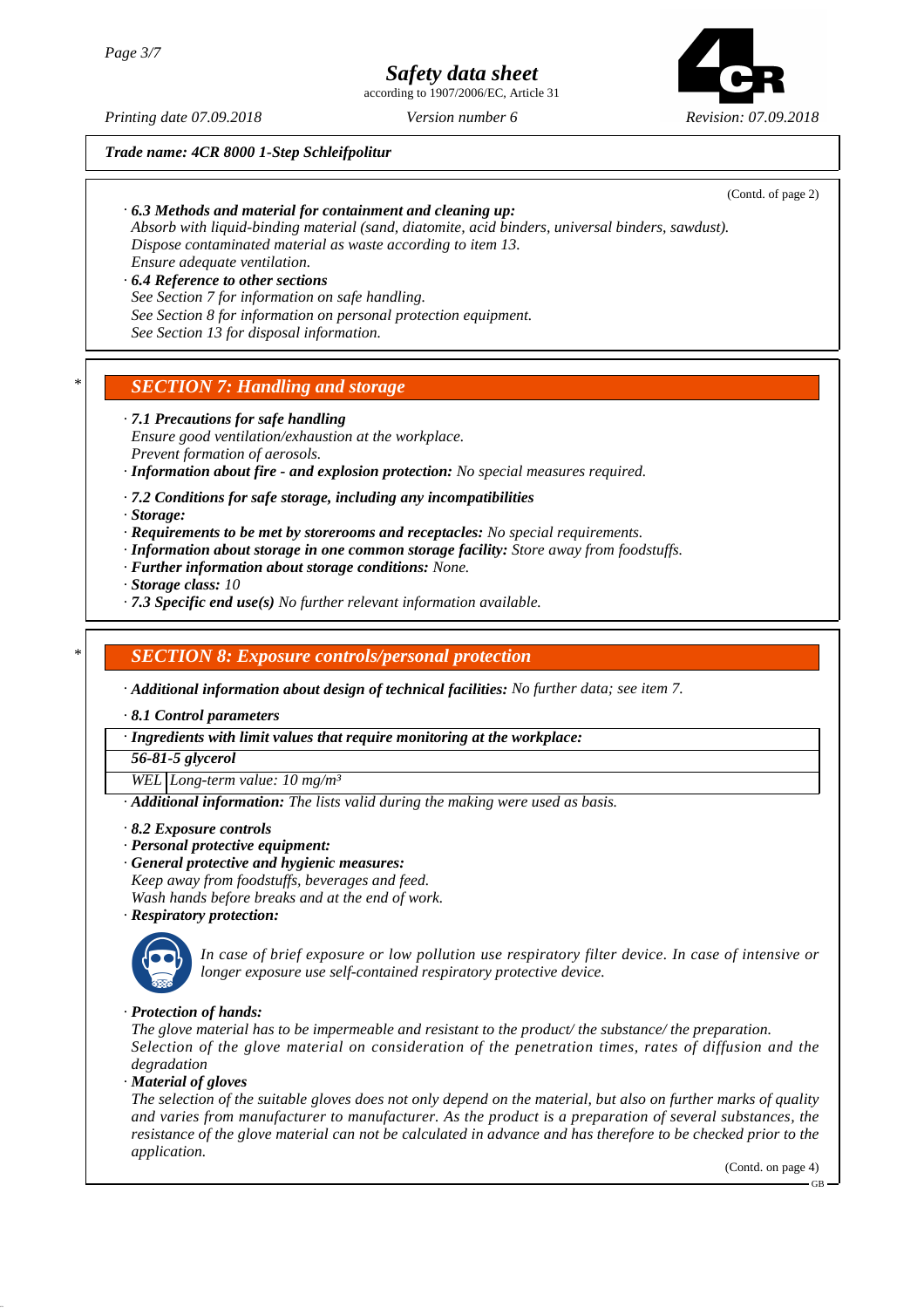according to 1907/2006/EC, Article 31



*Trade name: 4CR 8000 1-Step Schleifpolitur*

(Contd. of page 3)

#### *· Breakthrough time of glove material*

*The exact break trough time has to be found out by the manufacturer of the protective gloves and has to be observed.*

*· Eye protection: Goggles recommended during refilling*

## *\* SECTION 9: Physical and chemical properties*

| · 9.1 Information on basic physical and chemical properties |                                               |  |  |  |
|-------------------------------------------------------------|-----------------------------------------------|--|--|--|
| <b>General Information</b>                                  |                                               |  |  |  |
| $\cdot$ Appearance:                                         |                                               |  |  |  |
| Form:                                                       | Fluid                                         |  |  |  |
| Colour:                                                     | According to product specification            |  |  |  |
| $\cdot$ Odour:                                              | Characteristic                                |  |  |  |
| · Odour threshold:                                          | Not determined.                               |  |  |  |
| $\cdot$ pH-value:                                           | Not determined.                               |  |  |  |
| Change in condition                                         |                                               |  |  |  |
| Melting point/freezing point:                               | Undetermined.                                 |  |  |  |
| Initial boiling point and boiling range: $179^{\circ}$ C    |                                               |  |  |  |
| · Flash point:                                              | $>100^{\circ}$ C (DIN EN ISO 1523:2002)       |  |  |  |
| · Flammability (solid, gas):                                | Not applicable.                               |  |  |  |
| · Ignition temperature:                                     | >200 $^{\circ}$ C (DIN 51794)                 |  |  |  |
| · Decomposition temperature:                                | Not determined.                               |  |  |  |
| · Auto-ignition temperature:                                | Product is not selfigniting.                  |  |  |  |
| · Explosive properties:                                     | Product does not present an explosion hazard. |  |  |  |
| · Explosion limits:                                         |                                               |  |  |  |
| Lower:                                                      | $0.6$ Vol %                                   |  |  |  |
| <b>Upper:</b>                                               | 8 Vol %                                       |  |  |  |
| · Vapour pressure:                                          | Not determined.                               |  |  |  |
| $\cdot$ Density at 20 $\degree$ C:                          | 1.093 $g/cm^3$ (DIN EN ISO 2811-1)            |  |  |  |
| · Relative density                                          | Not determined.                               |  |  |  |
| · Vapour density                                            | Not determined.                               |  |  |  |
| $\cdot$ Evaporation rate                                    | Not determined.                               |  |  |  |
| · Solubility in / Miscibility with                          |                                               |  |  |  |
| water:                                                      | Not miscible or difficult to mix.             |  |  |  |
| · Partition coefficient: n-octanol/water:                   | Not determined.                               |  |  |  |
| · Viscosity:                                                |                                               |  |  |  |
| Dynamic:                                                    | Not determined.                               |  |  |  |
| Kinematic:                                                  | Not determined.                               |  |  |  |
| · Solvent content:                                          |                                               |  |  |  |
| $VOC$ (EC)                                                  | 14.00 %                                       |  |  |  |
| Solids content (weight-%):                                  | 86.0%                                         |  |  |  |
| $\cdot$ 9.2 Other information                               | No further relevant information available.    |  |  |  |
|                                                             |                                               |  |  |  |

## *SECTION 10: Stability and reactivity*

*· 10.1 Reactivity No further relevant information available.*

GB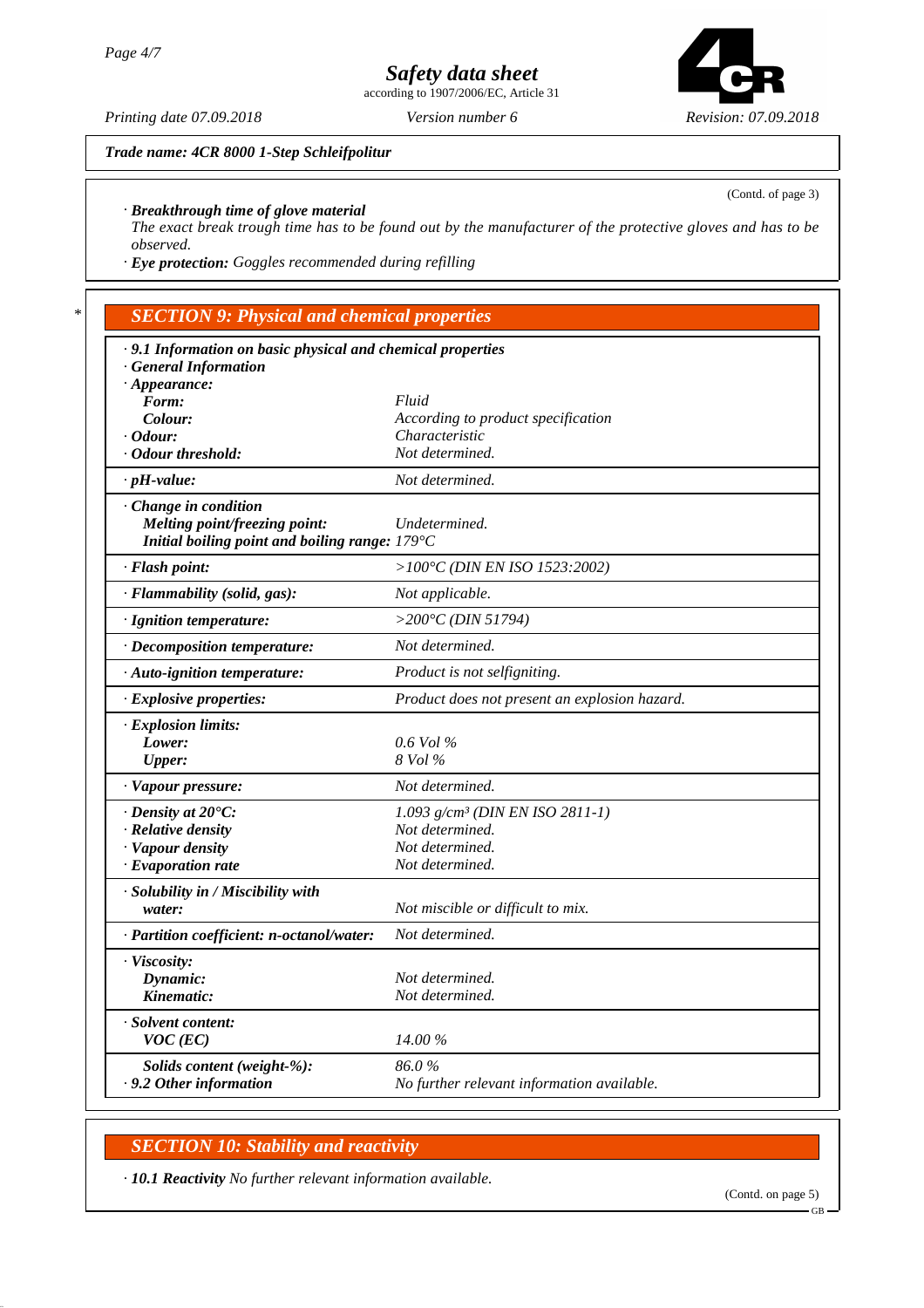according to 1907/2006/EC, Article 31



*Printing date 07.09.2018 Version number 6 Revision: 07.09.2018*

*Trade name: 4CR 8000 1-Step Schleifpolitur*

(Contd. of page 4)

- *· 10.2 Chemical stability*
- *· Thermal decomposition / conditions to be avoided: No decomposition if used according to specifications.*
- *· 10.3 Possibility of hazardous reactions No dangerous reactions known.*
- *· 10.4 Conditions to avoid No further relevant information available.*
- *· 10.5 Incompatible materials: No further relevant information available.*
- *· 10.6 Hazardous decomposition products: Carbon monoxide*

## *\* SECTION 11: Toxicological information*

- *· 11.1 Information on toxicological effects*
- *· Acute toxicity Based on available data, the classification criteria are not met.*
- *· Primary irritant effect:*
- *· Skin corrosion/irritation Based on available data, the classification criteria are not met.*
- *· Serious eye damage/irritation Based on available data, the classification criteria are not met.*
- *· Respiratory or skin sensitisation Based on available data, the classification criteria are not met.*
- *· CMR effects (carcinogenity, mutagenicity and toxicity for reproduction)*
- *· Germ cell mutagenicity Based on available data, the classification criteria are not met.*
- *· Carcinogenicity Based on available data, the classification criteria are not met.*
- *· Reproductive toxicity Based on available data, the classification criteria are not met.*
- *· STOT-single exposure Based on available data, the classification criteria are not met.*

#### *· STOT-repeated exposure*

*May cause damage to the central nervous system through prolonged or repeated exposure. Route of exposure: Inhalation.*

*· Aspiration hazard Based on available data, the classification criteria are not met.*

## *\* SECTION 12: Ecological information*

- *· 12.1 Toxicity*
- *· Aquatic toxicity: No further relevant information available.*
- *· 12.2 Persistence and degradability No further relevant information available.*
- *· 12.3 Bioaccumulative potential No further relevant information available.*
- *· 12.4 Mobility in soil No further relevant information available.*
- *· Ecotoxical effects:*
- *· Remark: Harmful to fish*
- *· Additional ecological information:*
- *· General notes:*
- *Water hazard class 1 (German Regulation) : slightly hazardous for water*

*Do not allow undiluted product or large quantities of it to reach ground water, water course or sewage system.*

- *Harmful to aquatic organisms*
- *· 12.5 Results of PBT and vPvB assessment*
- *· PBT: Not applicable.*
- *· vPvB: Not applicable.*
- *· 12.6 Other adverse effects No further relevant information available.*

## *SECTION 13: Disposal considerations*

- *· 13.1 Waste treatment methods*
- *· Recommendation*

*Must not be disposed together with household garbage. Do not allow product to reach sewage system.*

*· European waste catalogue*

*08 01 99 wastes not otherwise specified*

(Contd. on page 6)

GB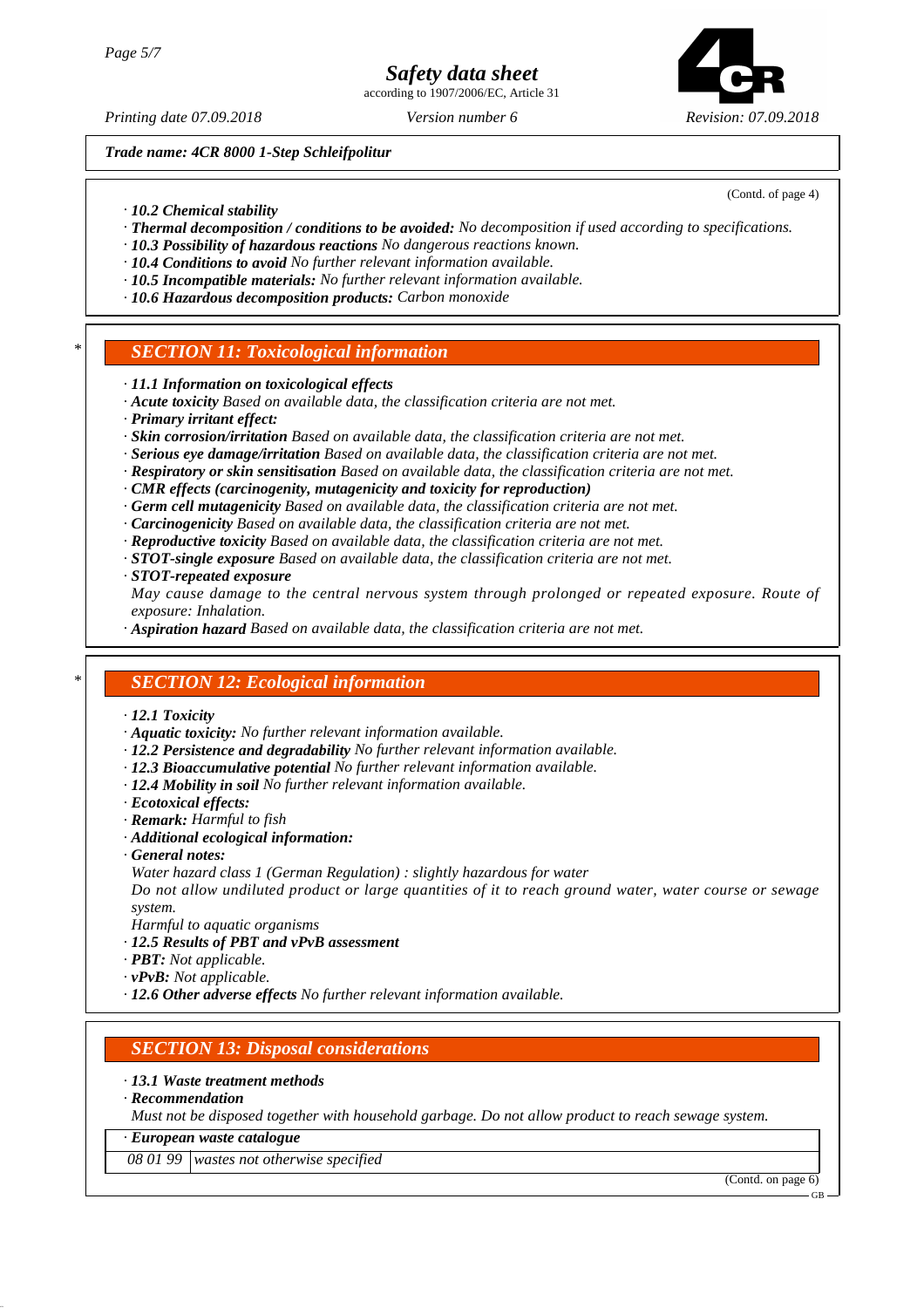according to 1907/2006/EC, Article 31



*Trade name: 4CR 8000 1-Step Schleifpolitur*

(Contd. of page 5)

#### *· Uncleaned packaging:*

*· Recommendation: Disposal must be made according to official regulations.*

| <b>SECTION 14: Transport information</b>                                                  |                 |  |
|-------------------------------------------------------------------------------------------|-----------------|--|
| $\cdot$ 14.1 UN-Number<br>· ADR, ADN, IMDG, IATA                                          | Void            |  |
| $\cdot$ 14.2 UN proper shipping name<br>· ADR, ADN, IMDG, IATA                            | Void            |  |
| $\cdot$ 14.3 Transport hazard class(es)                                                   |                 |  |
| ADR, ADN, IMDG, IATA<br>· Class                                                           | Void            |  |
| · 14.4 Packing group<br>· ADR, IMDG, IATA                                                 | Void            |  |
| $\cdot$ 14.5 Environmental hazards:<br>$\cdot$ Marine pollutant:                          | No              |  |
| $\cdot$ 14.6 Special precautions for user                                                 | Not applicable. |  |
| $\cdot$ 14.7 Transport in bulk according to Annex II of<br><b>Marpol and the IBC Code</b> | Not applicable. |  |
| · UN "Model Regulation":                                                                  | Void            |  |

## *\* SECTION 15: Regulatory information*

*· 15.1 Safety, health and environmental regulations/legislation specific for the substance or mixture*

*· Directive 2012/18/EU*

*· Named dangerous substances - ANNEX I None of the ingredients is listed.*

*· REGULATION (EC) No 1907/2006 ANNEX XVII Conditions of restriction: 3*

#### *· National regulations:*

| Class   Share in % |  |
|--------------------|--|
|                    |  |

*NK 10-25*

*· 15.2 Chemical safety assessment: A Chemical Safety Assessment has not been carried out.*

## *\* SECTION 16: Other information*

*This information is based on our present knowledge. However, this shall not constitute a guarantee for any specific product features and shall not establish a legally valid contractual relationship.*

*· Relevant phrases*

*H304 May be fatal if swallowed and enters airways.*

*H336 May cause drowsiness or dizziness.*

*H372 Causes damage to organs through prolonged or repeated exposure.*

*H411 Toxic to aquatic life with long lasting effects.*

*H412 Harmful to aquatic life with long lasting effects.*

*· Classification according to Regulation (EC) No 1272/2008*

*The classification of the mixture is generally based on the calculation method using substance data according to Regulation (EC) No 1272/2008.*

(Contd. on page 7)

GB